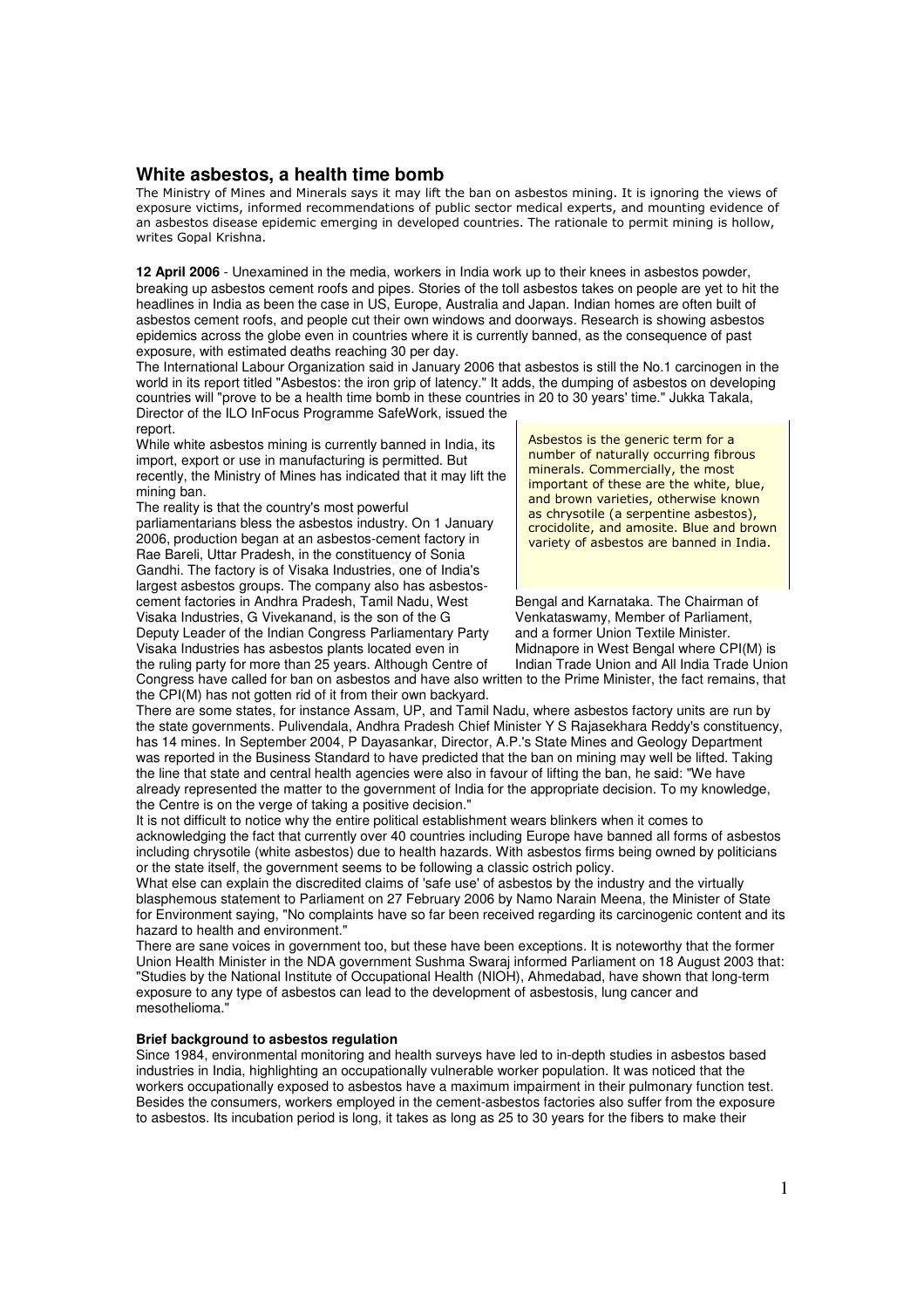presence felt in the human body but by then it is incurable. In the developed countries, insurance companies have stopped covering workers employed in asbestos factories and mines.



Different Type of Machinery

#### Pics and collage: Raghunath Manwar, occupational health activist.

It was in view of the deleterious effect of asbestos mining on the health of the workers, the central government ordered the state governments in 1986 not to grant any new mining lease for asbestos (including chrysotile variety) in the country. In June 1993, the central government stopped the renewal of existing mining leases of asbestos. The ban

was imposed in phases in 1986 and 1993 but not on its use, manufacture, export and import, as noted earlier. But despite the ban on mining, illegal mines are operating in the states of Jharkhand, Rajasthan and Andhra Pradesh. Most asbestos-cement is using imported asbestos, some of it is being sourced from the illegal mining though that is a relatively small proportion.

To meet industry use requirements, white asbestos was imported during the years 2002-03, 2003-04 and 2004-05 respectively to the tune of nearly 100,000 metric tons per year. In addition to cement, it is also used in brakes, clutch linings, and gaskets in motor cars, as well as insulation and fireproofing in buildings and warships. It is also used in electrical distribution systems, and domestic products such as ironing boards. Following a Supreme Court order on 14 October 2003 (Writ petition (civil) 657/1995), the Union Ministry of Labour constituted a Special Committee under Chairmanship of S K Saxena, Director General, Directorate of General Factory Advice Service and Labour on the issue of medical benefits and compensation to workers affected by handling of hazardous waste, toxic in nature. The Saxena Committee's report, submitted in May 2004, mentions lung cancer and mesothelioma caused by asbestos in all work involving exposure to the risk concerned.

#### **Measures now afoot to lift the ban**

The Union Ministry of Mines has proposed to lift the existing ban on mining of chrysotile asbestos. On 29 April 2005 the Minister of State for Coal and Mines, Dr Dasari Narayana Rao in a written reply in the Lok Sabha said that the study of Indian Bureau of Mines (IBM) "has recommended that the ban imposed on grant and renewal of mining leases and expansion of mining may be lifted." The study recommended that the mining ban may be lifted subject to control of pollution level in work environment of various operations and other remedial measures. But as an entity, the IBM is not independent of the Ministry; it functions under the Union Ministry of Mines and Minerals.

On 10 March 2006, the Ministry of Mines and Minerals issued a statement saying, "IBM has been asked to work out necessary safeguards/measures in consultation with Central Pollution Control Board subject to which chrysotile asbestos mining can be permitted so as to ensure worker's safety." The manifest support the industry appears to enjoy from the ruling United Progressive Alliance (UPA) seems illustrative of an unhealthy consensus, overall. In the meantime, research from leading Indian institutes continues to contradict the Ministry's push to lift the ban.

In an August 2005 paper published in American Journal of Industrial Medicine, titled "Occupational Asbestos Exposure and Predictable Asbestos-related Diseases in India," Dr S K Dave, Senior Deputy Director, NIOH concludes, "Based on knowledge of past and current exposures to asbestos in industry, we can predict a future occurrence of clinical asbestos-related diseases-pleural changes, pulmonary

An in-depth study conducted by Industrial Toxicology Research Centre (ITRC), Lucknow in Beawer and Deovgarh Rajasthan observed higher fibre concentrations in the milling units. All the units are belonging to unorganised sectors where technology is poor and laws and regulations are simply not in force.

fibrosis, bronchogenic carcinoma, and diffuse malignant mesothelioma." He wrote that these cases of asbestos related disease are expected to occur in asbestos exposed workers from mining, milling, and manufacturing as well as in those with secondary exposures to asbestos-containing materials, including construction and maintenance workers, users of asbestos-containing consumer products, and the occupants of asbestos-containing buildings. Dr Dave's surveys of asbestos-exposed workers have revealed significant occupational exposures.